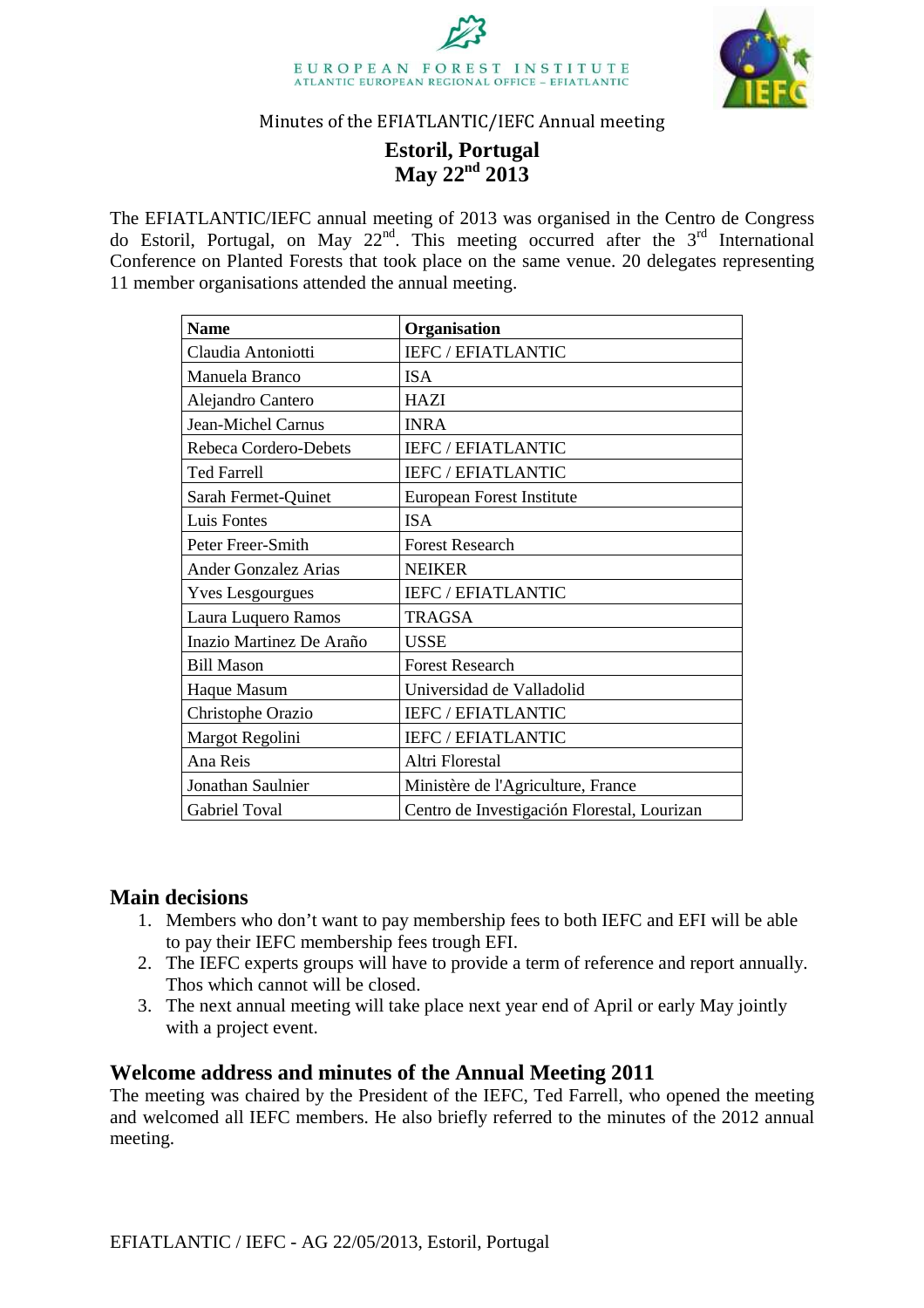

# **Meeting development**

#### **Update on last EFI changes (Christophe Orazio)**

EFI strategy is changing to reflect the new activities and organisation of the institute. The two main function are "research and information" and policy support. The cooperation between units will be organised by the new deputy director Marc Palahi and the three programme leader :

- Marcus Linder for Sustainability and climate change programme (SYCLI)
- Robert Masvar for Forest and society programme (SOCIETY)
- The third programme is on "foresight and policy support" and includes FLEGT, REDD+ units, Brussels office and Thinkforest initiatives.

Now it is easier to get direct access to Brussels through EFI;

At the moment the FLEGT structure represents a significant part of the funding rate of EFI. It was explained that the budget may still increase, because there is a huge demand on this subject, but it can be stopped in 4 or 5 years. It can take quite long, but it is not a permanent activity.

France has ratified the convention of EFI and so will have representatives at the council fo EFI.

Concerning the integration of the regional offices at EFI the administrative step has already been achieved. Now we must work on the scientific integration.

*It was proposed that the new EFI structure should be described in the next EFIATLANTIC newsletter.* 

# **Developments in EFIATLANTIC / IEFC (Ted Farrell)**

The visit of Risto Paivinen to EFIATLANTIC during June 2012 was very significant to meet the IEFC / EFIATLANTIC partners and see the activities that are being developed. Many points were raised during this visit and requested clarification from IEFC board than have been fixed :

- As Gert-Jan was the main contact point for the regional office with HQ, TF also discussed with RP about who was going to provide a link between EFI and EFIATLANTIC, given the fact that Gert-Jan Nabuurs has left EFI. Someone from EFI should follow EFIATLANTIC activities. The proposal that was done by RP is that as the EFI Scientific Advisory Board may soon change, the Chairman of EFIATLANTIC advisory group could be included in the new EFI SAB.
- The EFI bank account to facilitate local project management and fund raising in France has already been opened.
- Regarding the IEFC membership fees that some partners have to pay twice to EFI and IEFC, RP proposed that a solution could be studied case by case. For example members can pay their membership to EFI and indicate by mail that from their EFI membership fees  $\epsilon$ 300 go to IEFC/EFIATLANTIC. This can be tested in the near future by members interested.
- In the next EFI annual report the regional donors of the RO will be included.
- It was agreed that to acknowledge the support of IEFC network in projects and publication from EFIATLANTIC, we can continue to display IEFC logo on EFIATLANTIC products.

In what concerns the regional office 5 year evaluation CO already updated it and sent it to the SAB. Only small amendments were done.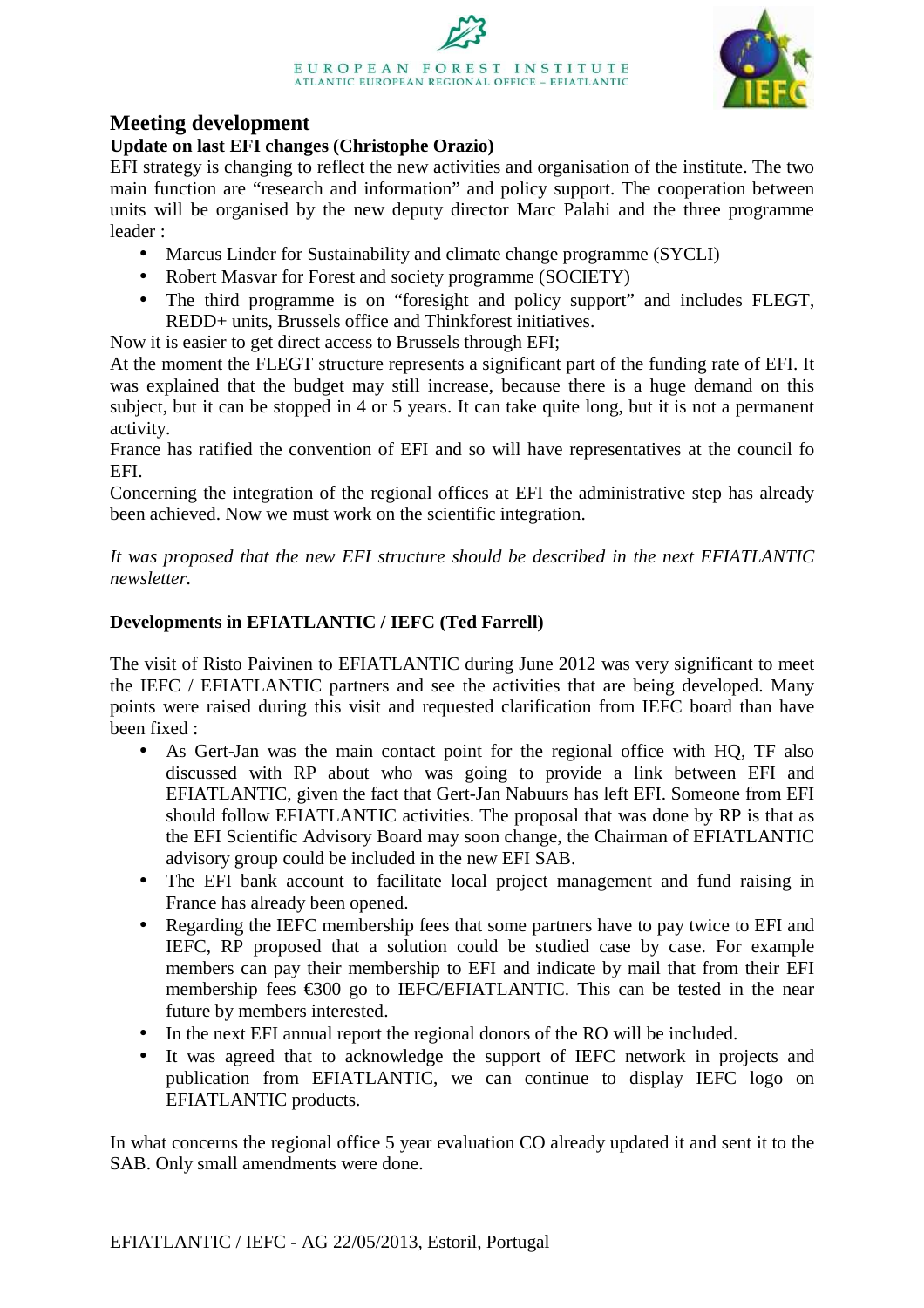# EUROPEAN FOREST INSTITUTE ATLANTIC EUROPEAN REGIONAL OFFICE - EFIATLANTIC



#### **Debriefing of the ICPF congress**

The regional workshop in Bordeaux had the support from the French Ministry and the Regional Council, so there should be a positive balance.

The only negative point is that there were a bit too many French presentations, the ratio was not balanced. Also the presentations were sometimes regional dealing with very regional techniques that cannot be adapted at the international level. The overall quality was good, and for the first time risk issues will appear in the final declaration.

The Porto workshop had 40 participants from 15 different countries. As it was a workshop that merged with the one from Bilbao, there was one extra day dedicated to governance. There were good quality papers. EFIATLANTIC should reuse Jim Carl typology of planted forest. There could have been more Portuguese, Spanish or French participants. Yves Lesgourgues has done the report of this workshop (annex 1).

The Dublin workshop was also very successful. The merging of the Edinburgh and Dublin workshop worked very well also. The workshop had two sub-themes, "Planted Forests and Landscape Restoration" and "Providing and Valuing Ecosystem Services in Planted Forests".

Contributions from speakers, keynote and voluntary, emphasised the importance of plantation forests, the wide range of ecosystem services they provide and their role in landscape restoration. Issues discussed included strategies for forest restoration, the role of planted forests in greenhouse gas reduction, the contribution of planted forests to sustainable development and provisioning, supporting, regulating and cultural services of planted forests.

The workshop was characterised by a high level of participation in the discussion following the presentations. The formal presentations and the contributions from the floor exhibited the wide range of experience and geographical background of the participants. .

The negative point about the scientific workshops is that as they were all in difference places, people could not switch from one workshop to another, making them frustrated. Parallel workshops in the same location would have been more convenient but would not have involved as many EFIATLANTIC partners. The developing countries were very few represented due to financial reasons. On future events there should be more fund raising for these countries.

Regarding the plenary meeting it was also a success, despite the fact that there were fewer participants than what was initially expected. The good quality of the event will provide a good publicity and visibility to EFIATLANTIC network on planted forest topic.

#### **Research projects**

The ongoing projects were presented:

- REINFFORCE status was presented by Rebeca Debets. The project will continue at least until end of 2013 to compensate trees losses due to drought and frost on winter 2011-2012. The final document presenting the whole infrastructure is under preparation.
- ROKFOR was presented by Ander Arias Gonzalez. Many concrete outcomes for the Aquitiane-Euskadi region were listed.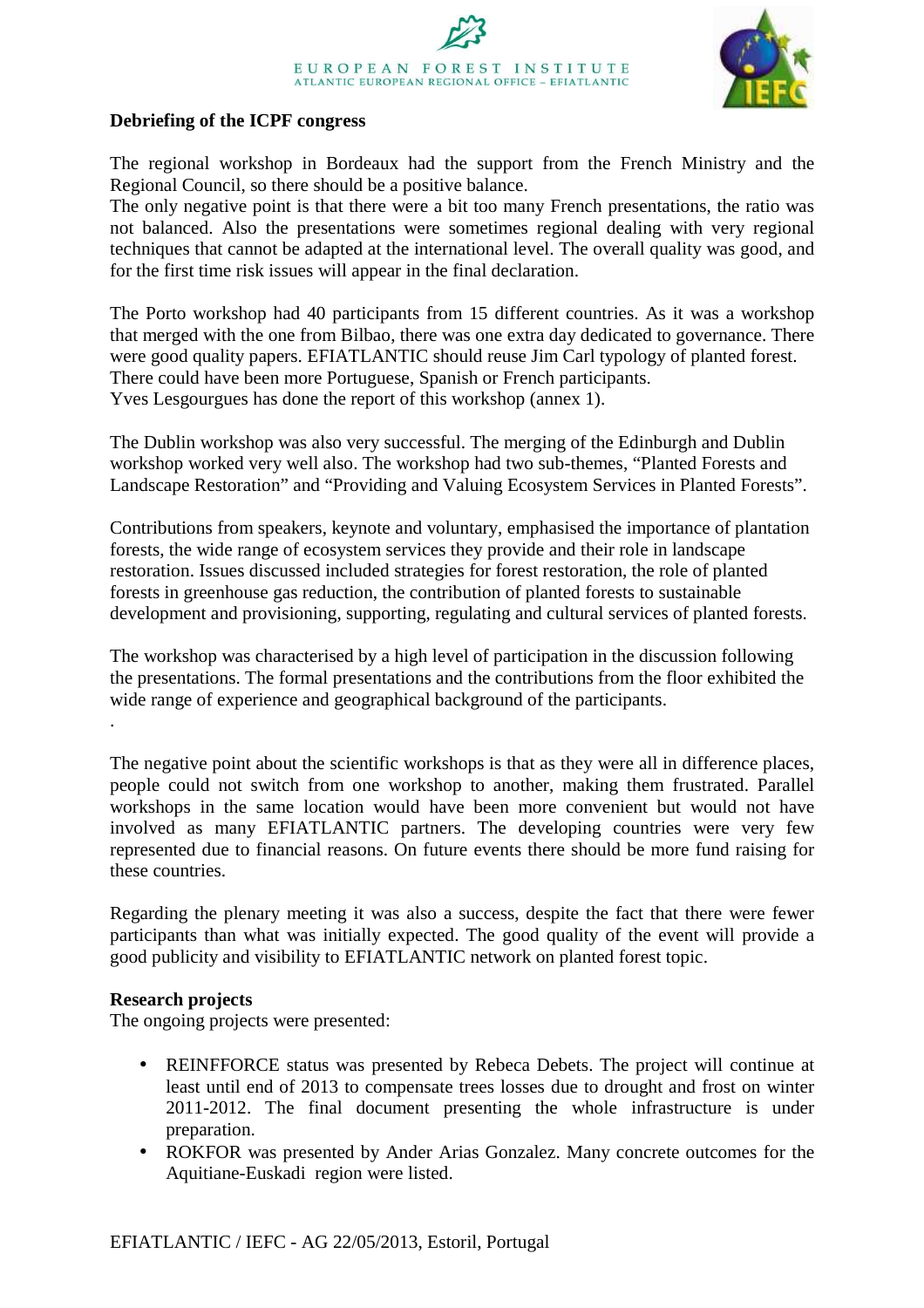

Comment from CO about the databases: finally it was not possible to merge the expert databases from IEFC and EFI, so there are still two separate databases until a technical solution is found.

IM noted that the fact it is difficult to get exact knowledge of research capacity of private companies is a good statement for policy makers also.

- INTEGRAL work on the French case study was presented by Christophe Orazio. Some example of landscape simulation result and potential opportunities for future project were discussed.
- FORRISK INTERREG project coordinated by EFIATLANTIC was presented by Margot Regolini; The website will be updated soon : www.forrisk.efiatlantic.efi.int
- A new COST action on ecosystem services was presented by Luis Fontes

#### **Expert groups**

The list of expert groups was reviewed: http://www.iefc.net/?affiche\_page=reseau&langue=en

Only 4 of the IEFC working groups are active for the moment: the models, soil and genetic and the forest health group. It was generally agreed that the other inactive groups should be closed for the moment. The contact points for the active groups should be updated, and a very brief term of reference should be asked.

Inazio Martinez also proposed that the active working groups should report on their activities, for example once a year during the annual meeting.

The forest health group is going to update the phytosanitary guide. For the moment, as there are no funds available, it will only be published online and in English.

The soils group is making an exchange of oak forest soil sample to assess climate change impact on soils.

The idea of having tree species expert group was not considered as relevant, too narrow.

#### **Research Agenda and work plan for EFIATLANTIC (Jean Michel Carnus)**

The draft document for the new research agenda will be circulating between all members until the end of June. It has to be updated considering outcomes from the ICPF and the new EFI strategy.

It can be consulted online here : https://framapad.org/ep/pad/view/3TPHkjxnuV/latest

This document should be finished by September for the EFI annual meeting.

A new version of the document will circulate to a large audience by end of June.

The new research agenda should include the forest risk facility concept that will be a European tool to exchange relevant information about risk and crisis management and knowledge transfer.

#### **Project opportunities for members (Christophe Orazio)**

A new tool allowing you to get warning by RSS feed when a new call for project related to forest is launched. We can add regional or national sources to the system if you identify missing potential donors; The tool can be consulted online here: http://www.efi.int/portal/research/funding\_opportunities/

The recent project application and the list of partners associated was reminded: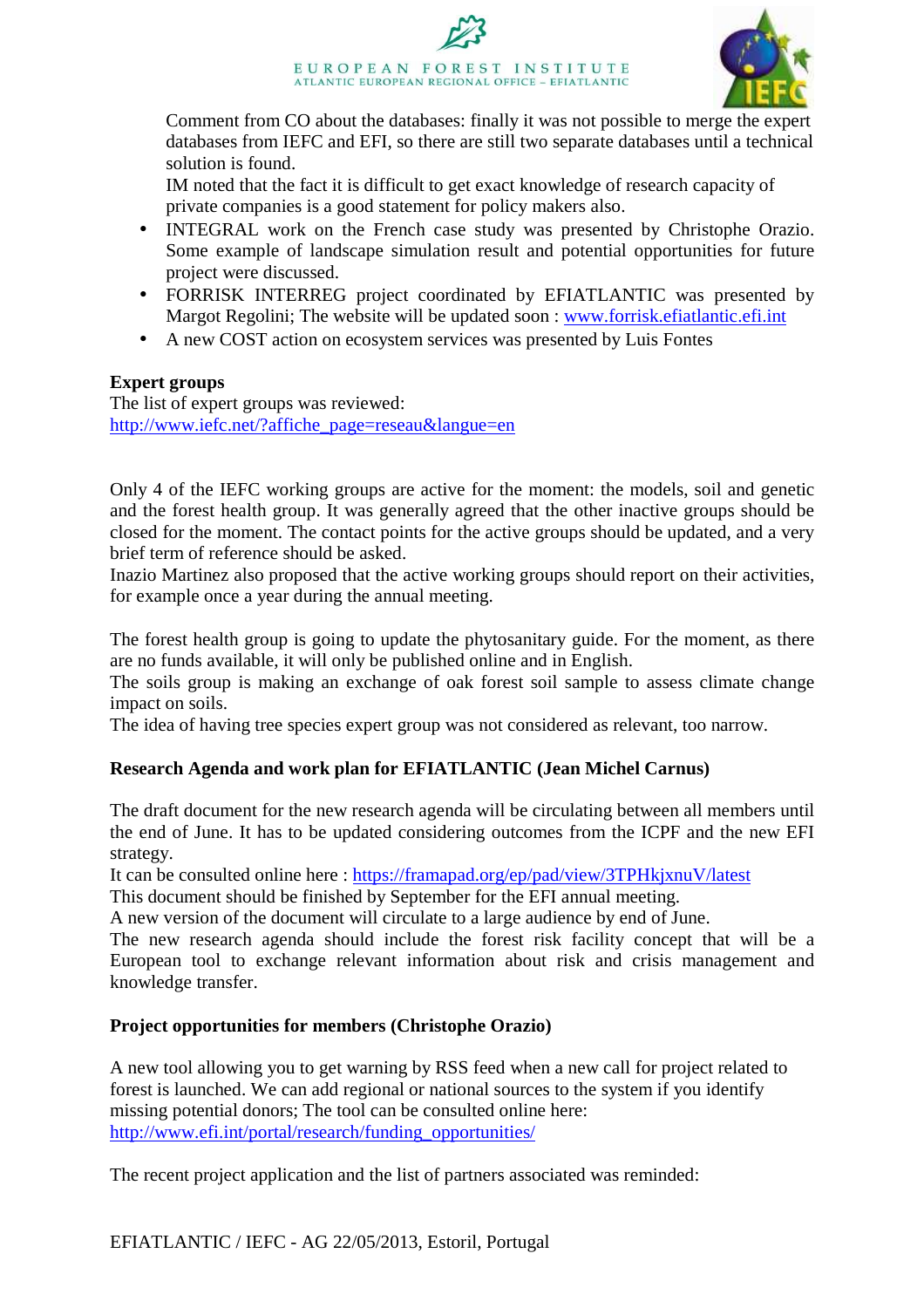# EUROPEAN FOREST INSTITUTE ATLANTIC EUROPEAN REGIONAL OFFICE - EFIATLANTIC



TREEPLANZ: exchange project submitted to the  $7<sup>th</sup>$  framework programme, still under approval. A request for redress procedure has been launched to try to get a better ranking and pass.

SIMWOOD: mobilization of wood in Europe. This project has already been accepted. CO is part of the coordination team and EFI HQ communication unit is involved in the communication WP.

VALERIE: this project has also been accepted. The main objective will be to learn how to transfer scientific result published to the stakeholder in agriculture and forest. There will be two case studies, one in Finland and another one in the Basque Country. The lead might go to EFIMED for the Basque case study now that Inazio who drafted the proposal moved there.

C. Orazio also reminded all the project ideas from past year and network suggestions.

#### **Presentation of the IEFC accounts and budget for 2013 (Claudia Antoniotti)**

The 2012 accounts are balanced. The 2013 budget is quite high due to ICPF event expenses. No comments were made.

#### **Next annual meeting**

Date and location of the next annual meeting will be decided later by the IEFC/EFIATLANTIC advisory board. It will try to combine the next IEFC / EFIATLANTIC annual meeting with another event in 2014.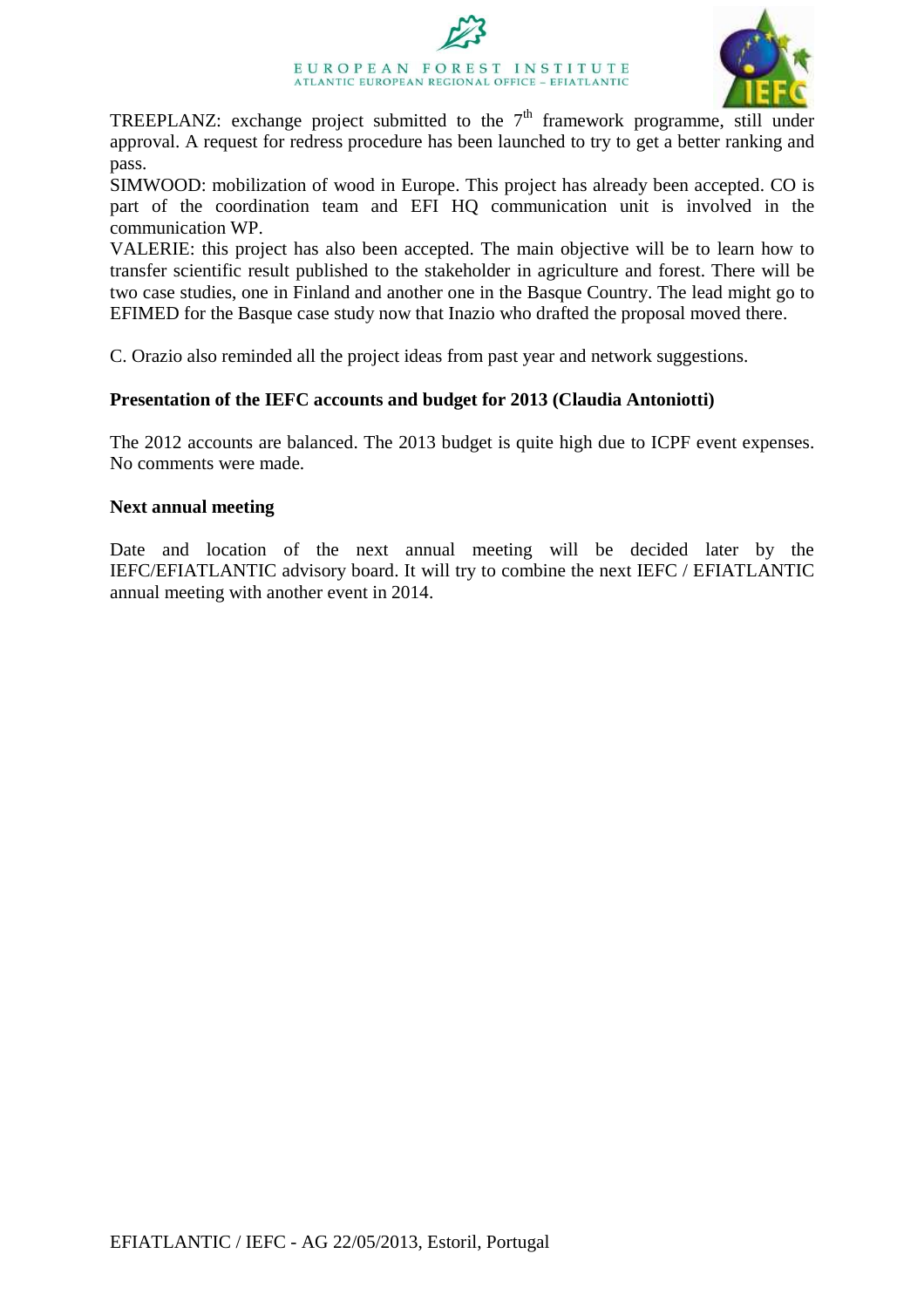# **FAO INTERNATIONAL CONGRESS ON PLANTED FORESTS:Porto (essai de compte-rendu rapide)**

# **I - IMPRESSION GENERALE CONCERNANT LES TROIS JOURS DE COLLOQUE(15,16,17 Mai 2013)**

On rappelle que le thème de Workshop, en prélude à la plénière de Lisbonne, était "Governance, Economics and trade, Markets, Profitability of Planted Forests".

Ce séminaire s'est révélé très intéressant et souvent de haute tenue.

Certes, comme toujours en pareil cas, sur les quelques 32 (!) exposés entendus, certains (4 ou 5 maximum) sont apparus décalés ou redondants. Néanmoins le sujet imparti a été largement traité, à l'exception peut-être des "marchés" qui n'ont été abordés que sous un angle très "macro" et très peu au niveau de leur substance au quotidien.

Quelques remarques supplémentaires au fil de la plume :

- $\checkmark$  Assez peu de communications vraiment "scientifiques", rendant compte d'une recherche documentée, sinon sur les modèles. Beaucoup d'interventions qu'on aurait pu rattacher au champ de la "science politique". Peu de différence, somme toute, avec l'autre Congrès mondial de la FAO, dont le dernière édition était à Buenos Aires.
- $\checkmark$  Les grands ténors (tous + ou retraités) comme Jim CARLE, Joseph BUAN-GIORNO, David EVISON, Frederick CUBBAGE, Tim PAYN, Daowel ZHANG, étaient au rendez-vous, très à leur avantage, mais on a aussi vu arriver des jeunes pleins de promesses comme Susana BARREIRO, "protégée" de Margarida TOMÉ, qui a emballé l'auditoire à chacune de ses prestations. La petite française, notre seule représentante (Hanitra RAKOTOARISON, ONF)<sup>[1](#page-5-0)</sup> s'en est bien tiré.
- $\checkmark$  Enfin, organisation parfaite d'Americo MENDES et son équipe : accueil, intendance, restauration, tout était à la hauteur. Dommage que la mouvance

<span id="page-5-0"></span><sup>1</sup> H. Rakotoarison a fait sa thèse à Bordeaux IV sur la chasse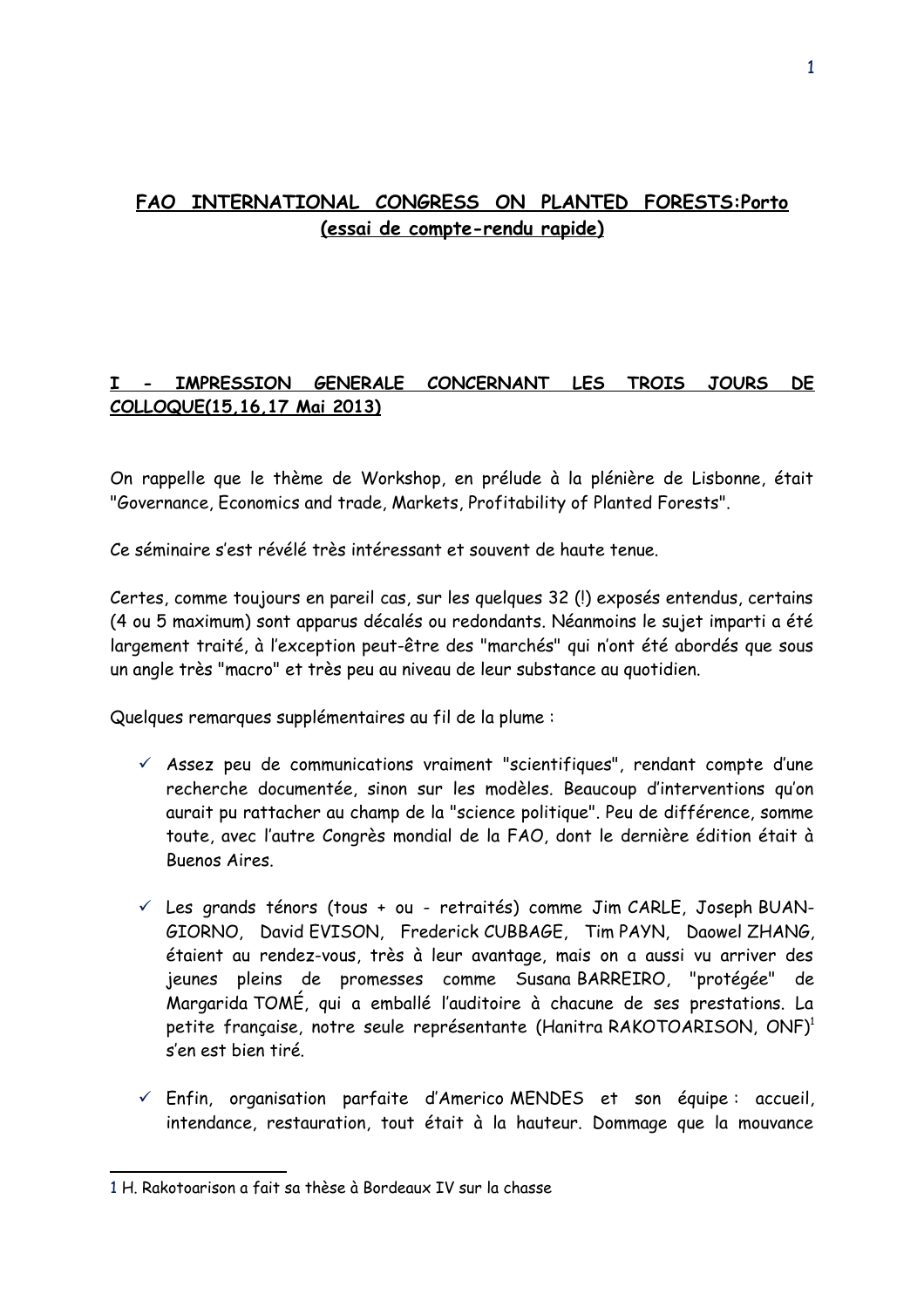professionnelle de la zone atlantique (forêt/bois/papier/energie :pas un industriel,pas de sylviculteurs) n'ait pas fait le déplacement.

### **II - NOTES RAPIDES SUR LES PRESENTATIONS**

(se reporter aux textes et power-points fournis par les auteurs à l'organisation)

#### **II.1 - Mercredi 15 mai 2013**

#### II.1.1 - Propos introductifs

- **Americo MENDES** : bienvenue et détail du programme + questions d'intendance.
- **Iñazio MARTINEZ** : présentation USSE et EFIATLANTIC, le rôle essentiel des forêts au sein d'une société en crise, l'érosion du soutien à la forêt dans la politique des Etats Nations. Comment manager les plantations ? Comment les financer ? Quelles sont les erreurs que nous avons pu faire ?

#### II.1.2 - Interventions

#### **Davide PETTENELLA**, Italie

Rappel sur les forêts de plantation, besoin de définir des règles, des standards et sujet collatéral : besoin de transparence.

#### **Marco BOSCOLO**, FAO

Décrit son expérience visant à faciliter le dialogue entre les forestiers et le secteur de la finance (investisseurs). Illustre son propos au travers d'actions pilotes menées au Guatémala en 2007 : il existait un bon cadre législatif mais pas de connexion avec le secteur financier. Beaucoup d'opportunités manquées.

Depuis 2/3 ans il existe des programmes financiers d'accompagnement conséquents en Amérique latine, mais leur accès reste difficile en raison d'une bureaucratie envahissante. Il faut également savoir évaluer les risques.

Le potentiel est là : "Smallholders are like a giant sleeping"…..

#### **Mauro MASIERO**, Italie

Présente une étude pointue qui compare les standards et codes de bonne pratique concernant la gestion des forêts dans le monde.

Il a dénombré 42 standards (STD) ou Codes (GL, guidelines) totalisant plus de 300 indicateurs possibles …

Des analyses statistiques montrent les points particuliers qui caractérisent tel ou tel standard (ex : FSC, SFI, PEFC, etc …)

Sa conclusion insiste sur la confusion qui règne et le peu de reconnaissance mutuelle de tous ces standards.

Dans la discussion, le besoin de simplification et de clarification se fait jour, et ce, malgré la "SFM toolbox"(sic) en préparation à la FAO …

**Lucio BROTTO (Italie)**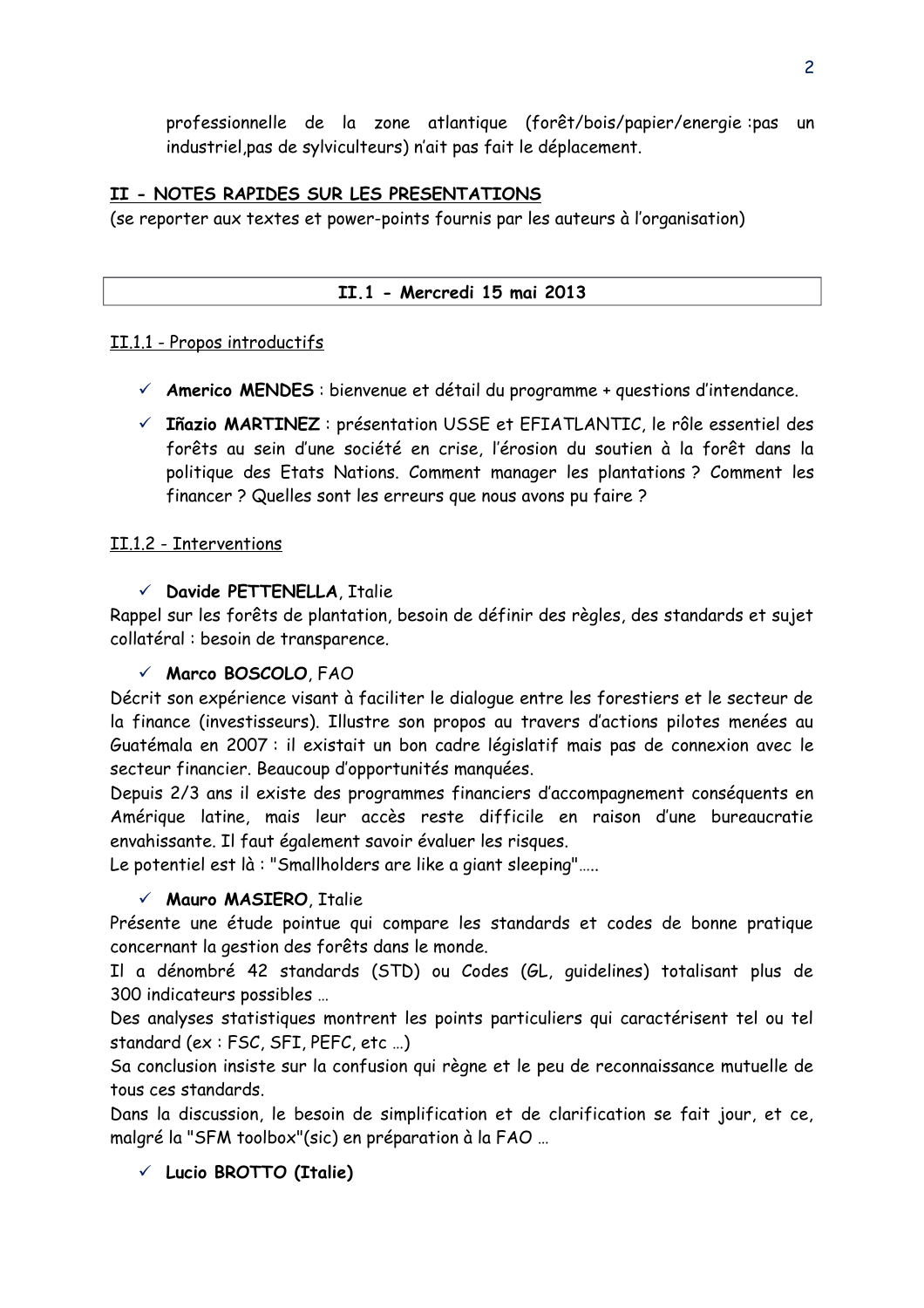IL retrace l'émergence des approches CSR (Corporate Social Responsability) et SRI (Sustainable Responsible Investments).

Il détaille les normes et textes récents qui encadrent ces sujets : Flegt, Lacey Act, Australian's illegal logging, Prohibition Bill, Eu timber regulation, Eu transparency and Accounting directive, etc…

A travers deux exemples de plantations d'Eucalyptus en Argentine, respectivement sur 80.000 et 40.000 ha, il montre comment les agences de notation caractérisent l'investissement et le risque afférent à partir des normes précitées, le tout aboutissant à des "scores" de type BBB pour la première plantation et AAA pour la seconde.

# **Analyn L. CODILAN, Philippines**

Présente la situation des forêts aux Philippines et expose les fondements de la mise au point d'un "indice de maturité" des forêts de plantation (maturity index) apparemment assez simple et qui déboucherait sur un âge optimal de coupe garantissant la durabilité des plantations (à relire à tête reposée). Peut-être une idée intéressante.

# **Daniela KLEINSCHMIDT, Suède**

Cette enseignante à Upsalaa était attendue. Son exposé fut très clair, concernant l'évolution constatée de la gouvernance des forêts, mais très descriptif.

Après avoir décrit tous les règlements, normes, systèmes de certification, qui conditionnent aujourd'hui la gestion durable des forêts, elle a insisté sur les conflits multiples qui en résultaient mais conclu sur l'omnipotence du concept de "gestion durable des forêts" (SFM in english).

Enfin, elle a appelé à la prise en compte de la complexité.

Pour tout dire, nous sommes restés un peu sur notre faim.

# **Imma ASTORKIZA, Espagne**

Professeur à l'Université de Bilbao. On attendait un sujet sur "une nouvelle gouvernance des forêts plantées en Pays Basque". On a eu droit à une présentation exhaustive de la filière forêt/bois en Euskadi. Pas de perspective claire.

# **Laura SECCO (Italie)**

A présenté une expérience de reboisement au Paraguay avec diverses sources de financement (PMRN reforestation project) réunissant 3,3 M€ à investir sur 10 ans. Objectif : 2.700 ha en Eucalyptus et espèces natives. L'implication des populations a été recherchée. Au final 2.100 ha ont été reboisés. En conclusion, la nécessité d'institutions locales fiables est soulignée.

# **Ahmad DHIAULHAQ (Indonésie)**

A présenté une communication sur la médiation des conflits issus de plantations forestières massives en Indonésie. "South Asia is one of the 'hot spots' of forest conflicts".

Ce sont deux organisations non gouvernementales qui se chargent de ce travail.

# **Tugba DENIZ (Turquie)**

Présente la situation des forêts de plantation au sein de la forêt turque et de sa filière. Où l'on apprend que les plantations ont commencé en 1880 avec des français qui ont reboisé en … pin maritime.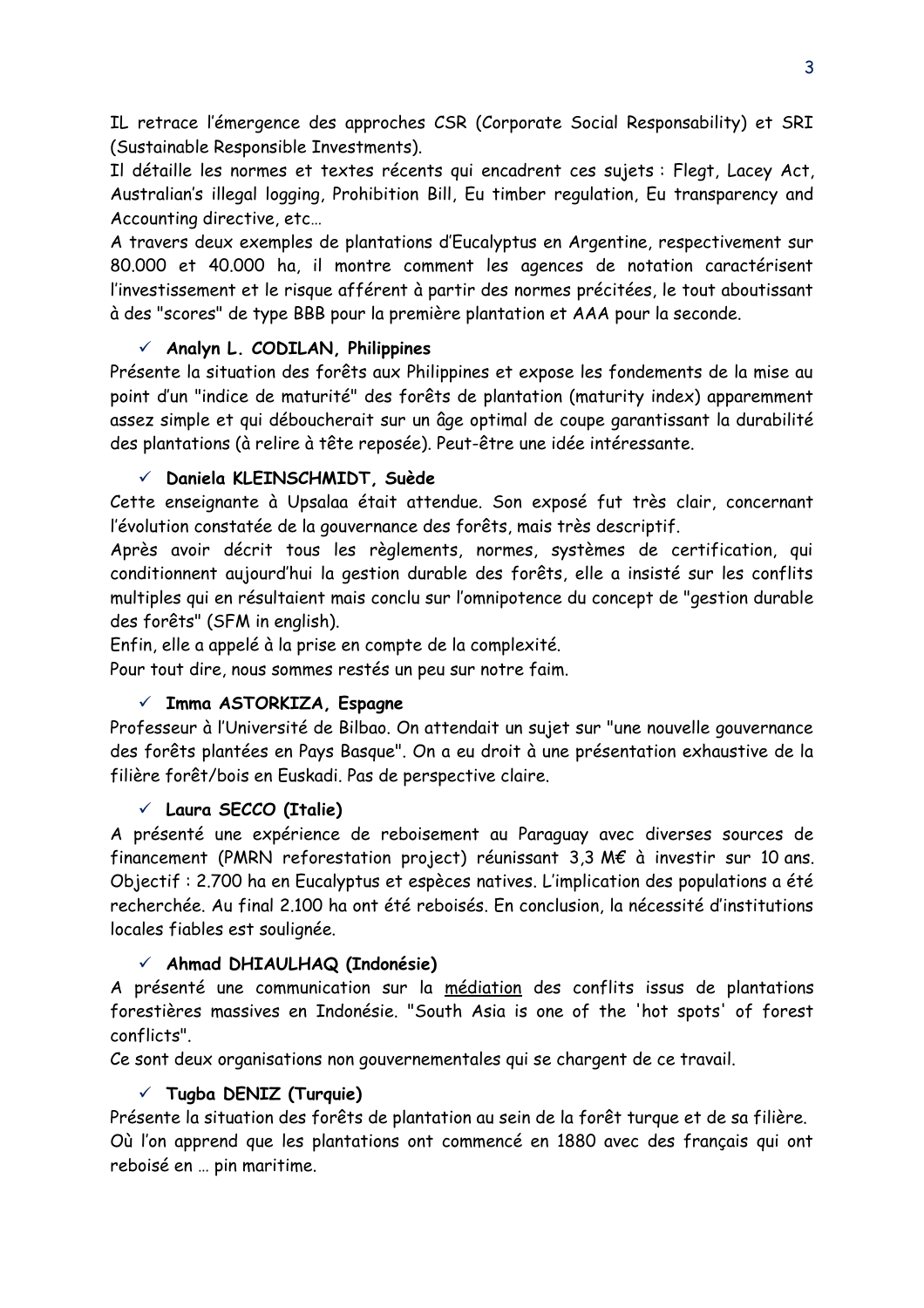T. Deniz insiste sur l'énorme augmentation de la consommation au cours des 10 dernières années (+ 60%) qui se traduit par un niveau d'importation conséquent (1 à 2 Mm $^3$ /an) en raison d'une récolte insuffisante (13 Mm $^3$ ).

Elle conclut en appelant à la nécessaire **stabilité** législative, la Turquie étant caractérisée par une exubérance juridique dommageable.

#### **II.2 - Jeudi 16 mai 2013**

#### II .2.1 - Key note presentation - Daowei Zhang, Auburn University(Alabama)

Le Professeur ZHANG, qui visite l'INRA Nancy après être venu à Bordeaux, présente son ouvrage récent "Forest economics", UBC Press, et les théories qui le sous-tendent.

Il développe ensuite l'historique des forêts de plantation dans les pays suivants : Chine, Etats-Unis, Brésil et France (au travers du cas des Landes).

A noter que sur les 200 Mha de plantation réalisés par la Chine entre 1949 et 2010, il considère que le taux de réussite n'excède pas 30%. A l'intérieur de ces 30%, au moins la moitié serait des forêts de protection.

Pour ce qui concerne le cas des Landes, il développe une théorie intéressante : le boisement a réussi parce que l'Etat a eu une attitude très volontariste au XIXème (loi de 1857) et continue à financer la sylviculture par des "subventions cachées" parmi lesquelles la lutte active contre l'incendie, la recherche et un régime fiscal très favorable, un des plus favorables au monde selon lui. (à méditer).

Son power-point est intéressant, mais plus descriptif que théorique.

#### II.2.2 - Interventions

#### **Francisco LARIO (Espagne)**

Exposé : Valeur ajoutée du pin maritime à partir de l'amélioration génétique.

Une des communications les plus surprenantes, pour ce qui me concerne, puisque présentant un projet de développement forestier en Espagne sur le pin maritime en passant par la production des boutures (voie clonale).

F. LARIO travaille pour l'entreprise TRAGSA, entreprise publique qui apporte son appui aux agriculteurs dans de nombreux domaines et emploie la bagatelle de 12.000 personnes …

A partir de plantations comparatives concernant des provenances du nord de l'Espagne, TRAGSA a identifié les clones les plus performants, créé une pépinière et commencé la multiplication des boutures qu'elle espère produire à un coût de 0,14 € l'unité (0,80 € aujourd'hui). Il ne semble pas y avoir d'obstacle règlementaire à cette propagation. TRAGSA travaille avec LOURIZAN et appelle à une coopération avec d'autres organismes (!). Participe au programme Forrisk (gloups  $!)^2$  $!)^2$ 

<span id="page-8-0"></span><sup>2</sup> Bien évidemment, après la séance, j'ai cherché à en savoir plus. F. LARIO semble avoir avancé un peu seul et voudrait que l'on fasse un contact avec INRA. Cela me semble on ne peut plus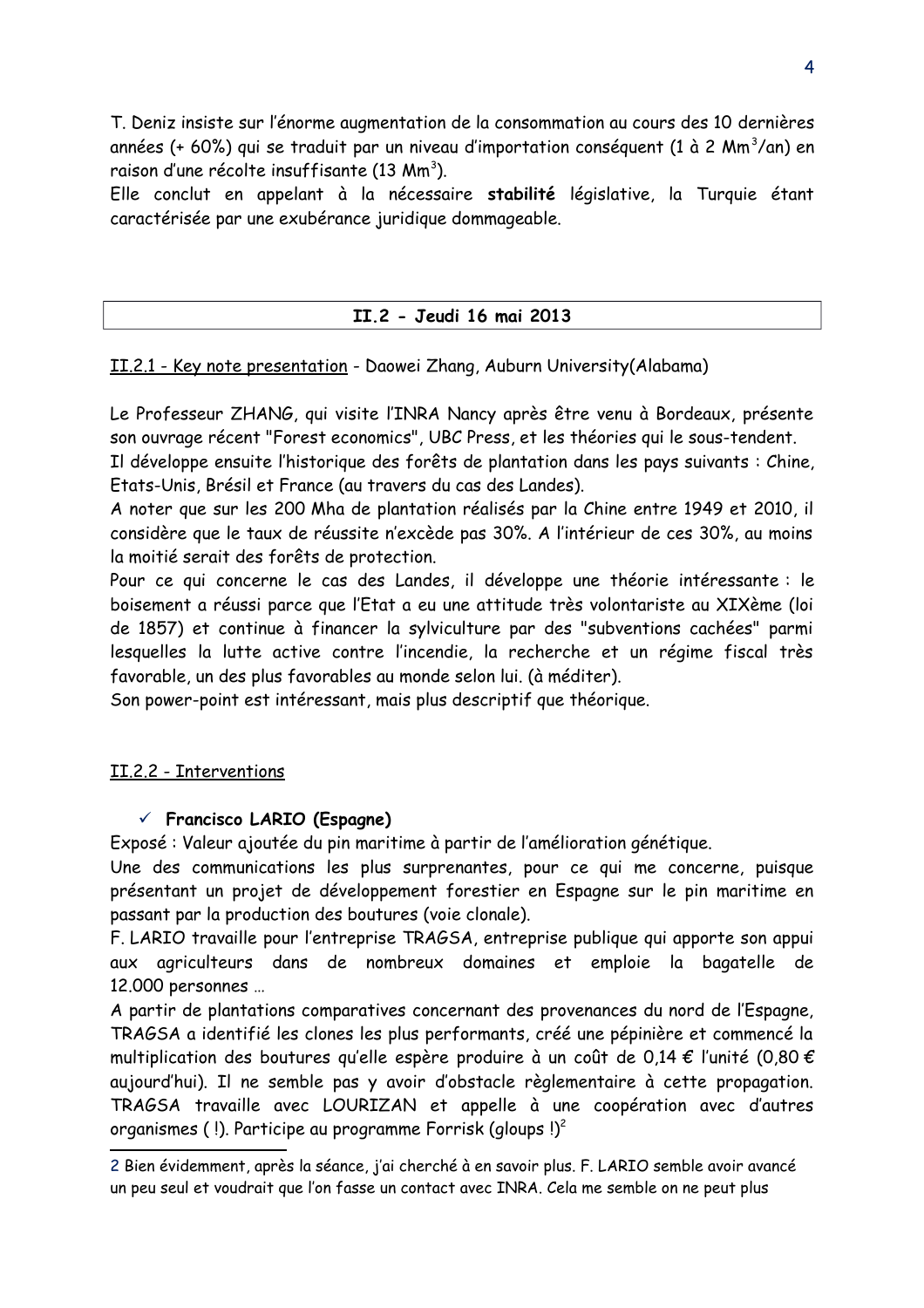# **Hanitra RAKOTOARISON, (France, ONF)**

Cette jeune économiste, malgache d'origine, a fait sa thèse à Bordeaux IV sur la chasse. Je la retrouve 2 ans après à l'ONF Fontainebleau qui a créé une cellule d'appui aux ingénieurs de terrain.

Elle présente un travail comparatif d'évaluation de la rentabilité de divers itinéraires techniques en forêt de plantation, notamment du pin maritime. Elle démontre que les courtes rotations sont difficilement rentables par rapport aux itinéraires classiques. Elle intègre une petite partie des risques au travers du critère de Faustmann. A suivre …

#### **David EVISON (Nouvelle Zélande)**

Va présenter 2 communications.

a) Radiata Pine tree breeding program in New Zealand.

On connait les critères retenus par les néo-zélandais (volume, rectitude, rigidité, taille des branches). Les individus retenus ne sont pas les plus performants. Ils intègrent une part d'incertitude quant aux prix des produits futurs. Ils reflètent donc un compromis permettant de s'adapter à diverses situations ("robust selection")

b) Profitabilité des plantations en NZ

Intéressante communication à partir d'un cas réel concernant une propriété de radiata de 900 ha, assise sur des données très concrètes notamment en matière de prix des bois et de coûts d'intervention. En tenant compte du prix du terrain, affiché à 2.470 €/ha, le taux de rendement interne s'établit à 5,5%.(mais attention, pour des raisons que je n'ai pas très bien saisies et qu'il faudrait expliciter, il semble que le « taux d'actualisation » qui fait consensus aujourd'hui en NZ soit de 8%, très loin de nos 3% ;avec un tel taux le TIR de la forêt landaise serait négatif, probablement) . L'auteur présente ensuite une méthode de calcul d'un "indice de compétitivité" qui lui permet de comparer l'intérêt de l'investissement forestier par rapport à des alternatives du type horticulture ou agriculture (cf journal of Forestry, vol.53,55).

**[**Une approche qu'il conviendrait d'avoir sur le territoire landais (urgent)**]**

L'auteur démontre que depuis 1984, la compétitivité des plantations décline en NZ.

Dans la discussion, Joseph BONGIORNO affirme que, selon lui, **il est illusoire d'attente un redressement des prix des bois au niveau global**.

# II.2.3 - Key note presentation : Marketing potential - Jim CARLE

Jim CARLE, maintenant retraité de la FAO et consultant (JB Carle and associates) a, dans une première partie, présenté un "état des lieux" des forêts de plantation qui a impressionné l'assistance. Sur le plan statistique, tous les chiffres dont on rêve et que l'on recherche étaient là, exposés clairement. En prime il a proposé une typologie des forêts plantées (« planted forest ») qui correspond exactement à ce que nous appelons "forêts cultivées", typologie qui fera date. (En aparté, il m'a indiqué que les scandinaves

urgent ...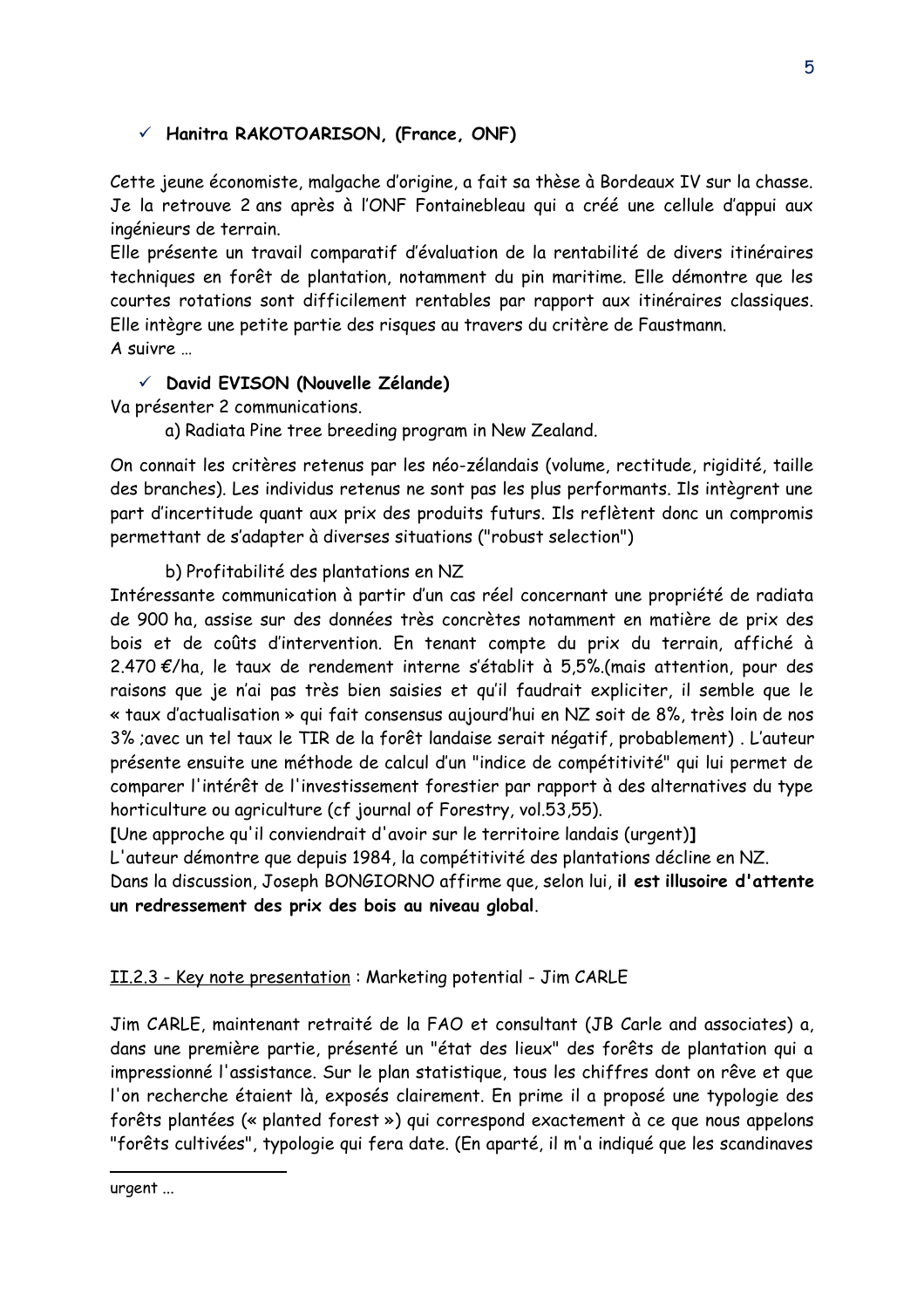n'étaient pas d'accord, car 70% de leurs forêts entraient dès lors dans la catégorie "planted forest" alors qu'ils avaient besoin d'affirmer leur "naturalité").

Sa seconde partie "Stainability and legality of production and trade, opportunities for planted forest in SE of Asia" était la reprise d'un de ses papiers, très complet, mais très descriptif, sur les différents instruments relatifs à l'établissement des forêts plantées en Asie du Sud Est.

### II .2.4 - Interventions

 **Anh THUY LE (Vietnam)** : Exemple de certification de groupe pour des petits propriétaires au Vietnam du Centre

Après une présentation des forêts du Vietnam, l'intervenante a présenté le cas d'une communauté villageoise en route pour la certification de plantations d'acacia, encadrée par le WWF dont elle est la représentante. Certification FSC of course …

**Margarida TOMÉ (Portugal)** : Modélisation autour des suberaies

Il existe 548.000 ha de suberaies (densité 66 arbres/ha en moyenne) au Portugal. Ces formations végétales particulières tendent à se réduire (urbanisation, substitution, dépérissement localisé) et l'étude présentée a consisté à utiliser un modèle (Suber model) pour tester plusieurs hypothèses :

a) ne rien faire et laisser les choses évoluer

- b) densifier les peuplements par plantation
- c) densifier et initier 6.000 ha de plantations nouvelles en 10 ans.

Le modèle donne des résultats … manquent les subventions d'accompagnement.

#### **Susana BARREIRO (ISA Portugal)**

Cette jeune thésarde, travaillant sous la direction de Margarida TOMÉ, a fait une très forte impression. Anglais parfait, présentation très originale, maîtrise du sujet, tout y était.

Son premier exposé concernant le modèle SIMPLOT, constitué à partir des placettes de l'inventaire national et permettant des simulations de ressource.

Son deuxième exposé montrait comment le modèle avait été utilisé pour simuler l'impact sur les ressources des énormes incendies au Portugal en 2003 et 2005. On pense immédiatement au rapprochement qui aurait pu être fait avec l'équipe INRA/FCBA/IGNF qui travaille dans les Landes.

**II.2 - Jeudi 16 mai 2013**

II.3.1 - Key note presentation - Joseph Buongiorno (Etats Unis,université de Madison)

L'homme du Lot & Garonne était là et bien là. Il a animé les journées du jeudi et du vendredi de ses interventions passionnées et passionnantes.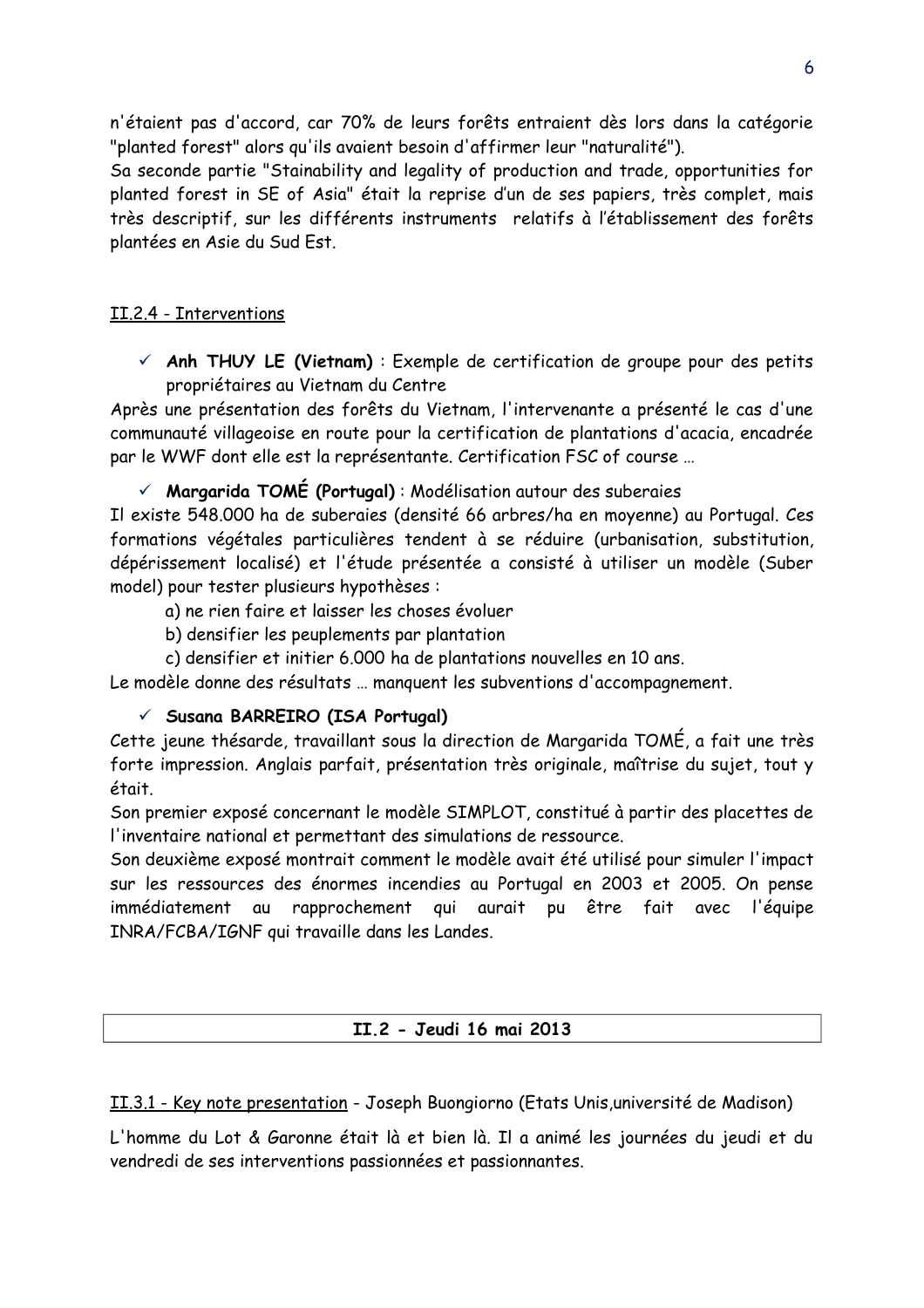Son sujet "Assessing the Impact of Planted Forests on the Global Forest Economy" a été traité avec beaucoup de pédagogie.

Il a exposé les bases de son macro-modèle appliqué au niveau de 180 pays à partir d'une collecte de données énorme (GFPM : the Global Forest Products Model) et développé quelques exemples. Ses résutats montrent qu'avec 6% des surfaces forestières recensées, les forêts de plantation fournissent 32% de la récolte mondiale.

Il montre que plus les forêts de plantation se développent, plus les prix des bois baissent, mais plus la pression sur les forêts natives s'amenuise.

Cet effet majeur peut se monétiser en faisant appel à la théorie d "Global Welfare" de SAMUELSON, si bien qu'il considère que la contribution des forêts plantées se chiffre à 300 \$/ha/an et que leur valeur intrinsèque atteint 10.000 \$/ha. Stimulant.

#### II.3.2 - Contributions volontaires

#### **Frederick CUBBAGE (North Carolina State University, USA)**

F. CUBBAGE a regroupé plusieurs interventions, deux intervenants américains n'ayant pas pu venir.

Il a tout d'abord détaillé le fonctionnement du "Southern Forest Resource Consortium" qui ressemble en plus structuré à celui que nous avons laborieusement bâti pour l'étude de ressource. Le modèle qui résulte de cette structure (SRTS model) a servir à bâtir des simulations :

- pour les USA : ressource disponible feuillus, résineux

- pour l'Amérique du Sud

L'après-midi, F. CUBBAGE a rendu compte d'un approche plus économétrique des ressources des pays forestiers d'Amérique du Sud du point de vue des investisseurs (calculs de taux de rentabilité des investissements sur forêts à croissance rapide au Brésil, en Uruguay, en Argentine, au Chili, au Vénézuela, au Paraguay). L'étude repose sur une enquête "in situ" et comporte également une approche financière du "risque pays".

Du Bench marking de haute volée, à l'américaine.

#### **Autres présentations de l'après-midi**

Après tous ces "ténors", il a été difficile de soutenir l'attention des participants :

A noter néanmoins :

\* Un exposé intéressant sur la biomasse au Brésil faite par un français (Laurent QUÉNO) qui travaille là-bas depuis 10 ans et poursuit actuellement une thèse sur le sujet à l'université de Brasilia (nb : a travaillé à la CAFSA …)

\* Une ultime intervention, toujours aussi brillante, de Susana BARREIRO concernant l'utilisation de son modèle pour tenter de répondre à la question suivante : "Y aura-t-il assez de ressource au Portugal pour alimenter 19 usines de co-génération construites et en fonctionnement ?". La réponse est non …

#### **CONCLUSIONS** :